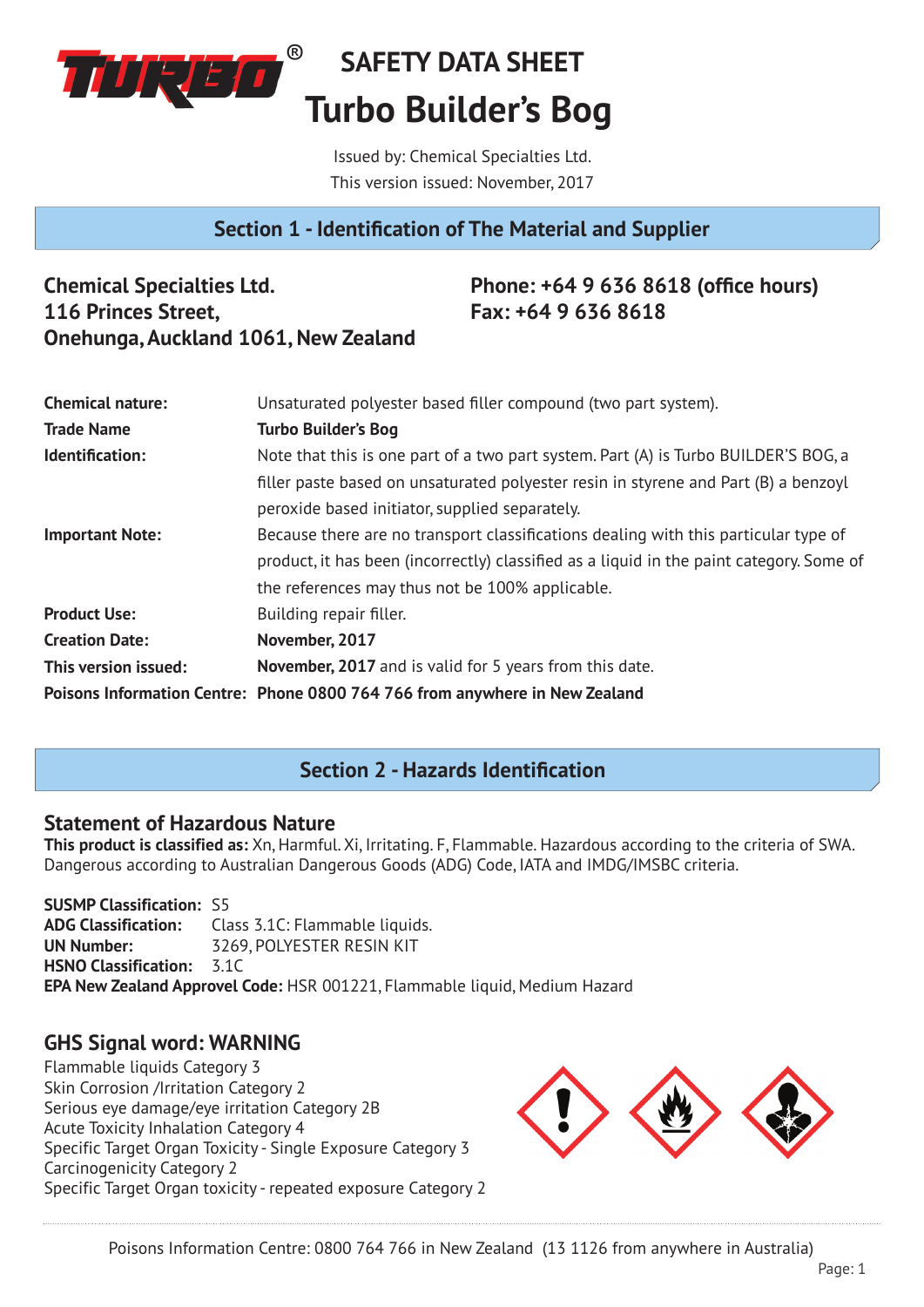#### **HAZARD STATEMENT**

- H226: Flammable liquid and vapour.
- H315: Causes skin irritation.
- H320: Causes eye irritation.
- H332: Harmful if inhaled.
- H335: May cause respiratory irritation.
- H351: Suspected of causing cancer.
- H373: May cause damage to organs through prolonged or repeated exposure.

#### **PREVENTION**

- P102: Keep out of reach of children.
- P201: Obtain special instructions before use.
- P202: Do not handle until all safety precautions have been read and understood.
- P210: Keep away from heat, sparks, open flames and hot surfaces. No smoking.
- P233: Keep container tightly closed.
- P261: Avoid breathing vapours.
- P262: Do not get in eyes, on skin, or on clothing.
- P264: Wash contacted areas thoroughly after handling.
- P271: Use only outdoors or in a well ventilated area.
- P280: Wear protective gloves, protective clothing and eye or face protection.

#### **RESPONSE**

- P314: Get medical advice or attention if you feel unwell.
- P362: Take off contaminated clothing and wash before reuse.
- P301+P330+P331: IF SWALLOWED: Rinse mouth. Do NOT induce vomiting.
- P302+P352: IF ON SKIN: Wash with plenty of soap and water.
- P304+P340: IF INHALED: Remove victim to fresh air and keep at rest in a position comfortable for breathing.
- P305+P351+P338: IF IN EYES: Rinse cautiously with water for several minutes. Remove contact lenses, if present and easy to do. Continue rinsing.
- P332+P313: If skin irritation occurs: Get medical advice.
- P337+P313: If eye irritation persists: Get medical advice.
- P370+P378: In case of fire, use carbon dioxide, dry chemical, foam, water fog. Alcohol resistant foam is the preferred firefighting medium but, if it is not available, fine water spray can be used.

#### **STORAGE**

| P405:      | Store locked up.                                   |
|------------|----------------------------------------------------|
| P402+P404: | Store in a dry place. Store in a closed container. |
| P403+P235: | Store in well-ventilated place. Keep cool.         |
| P411:      | Store at temperatures not exceeding 30°C.          |

#### **DISPOSAL**

The easiest way of disposal i to let the two chemicals react. An inert sold result which can be disposed of as ordinary household garbage.

P501: Dispose of contents to an approved waste disposal plant and containers to landfill (see Section 13 of this SDS

## **Emergency Overview**

**Physical Description & Colour:** Buff coloured paste.

**Odour:** Characteristic styrene odour.

**Major Health Hazards:** Acute exposure to styrene in humans results in respiratory effects, such as mucous membrane irritation, eye irritation, and gastrointestinal effects.

Styrene vapour causes mild irritation of the nose and throat at concentrations around 100 ppm, definite irritation at 350-500 ppm and severe irritation at about 500 ppm. Symptoms such as headache, dizziness and fatigue (similar in some ways to drunkenness) are reported at concentrations above 100-200 ppm. Other symptoms such as slower reaction times, reduced manual dexterity, and impaired co-ordination and balance can be observed at concentrations above 200 ppm.

Limited evidence of a carcinogenic effect.

Poisons Information Centre: 0800 764 766 in New Zealand (13 1126 from anywhere in Australia)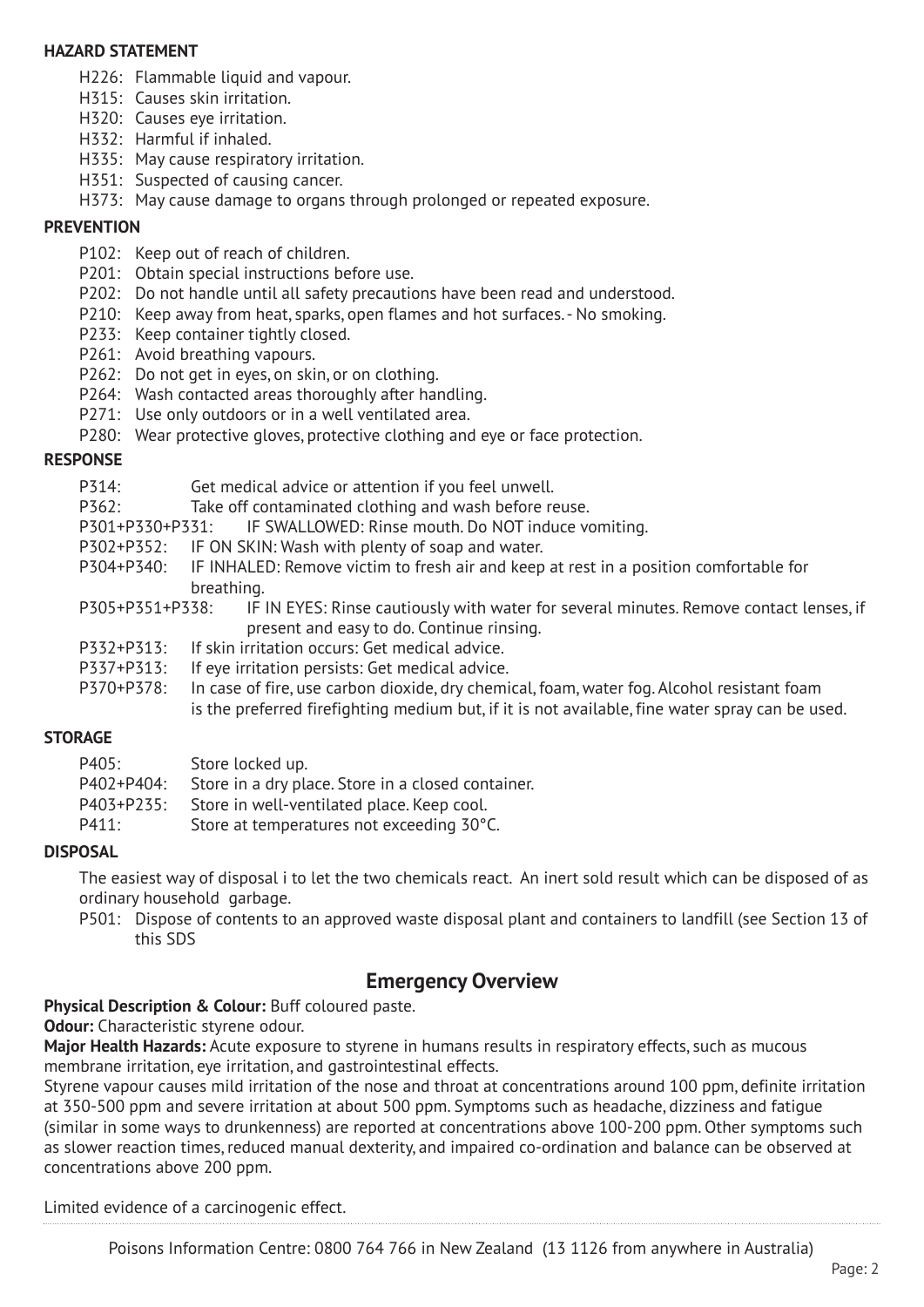# **Section 3 - Composition/Information on Ingredients**

| Ingredients                                         | <b>CAS No</b>  | Conc. % | TWA (mg/m <sup>3</sup> ) STEL (mg/m <sup>3</sup> ) |         |
|-----------------------------------------------------|----------------|---------|----------------------------------------------------|---------|
| Styrene                                             | $100 - 42 - 5$ | $19-22$ | 213                                                | 426     |
| Other ingredients said to be not hazardous   secret |                | to 100  | not set                                            | not set |

This is a commercial product whose exact ratio of components may vary slightly. Minor quantities of other non hazardous ingredients are also possible.

The SWA TWA exposure value is the average airborne concentration of a particular substance when calculated over a normal 8 hour working day for a 5 day working week. The STEL (Short Term Exposure Limit) is an exposure value that may be equaled (but should not be exceeded) for no longer than 15 minutes and should not be repeated more than 4 times per day. There should be at least 60 minutes between successive exposures at the STEL. The term "peak "is used when the TWA limit, because of the rapid action of the substance, should never be exceeded, even briefly.

### **Section 4 - First Aid Measures**

### **General Information:**

You should call The Poisons Information Centre if you feel that you may have been poisoned, burned or irritated by this product. The number is 0800 764 766 from anywhere in New Zealand (13 1126 from anywhere in Australia) and is available at all times. Have this SDS with you when you call.

**Inhalation:** If irritation occurs, contact a Poisons Information Centre, or call a doctor. Remove source of contamination or move victim to fresh air. If breathing is difficult, oxygen may be beneficial if administered by trained personnel, preferably on a doctor's advice. In severe cases, symptoms of pulmonary oedema can be delayed up to 48 hours after exposure.

**Skin Contact:** Quickly and gently brush away excess particles. Wash gently and thoroughly with warm water (use non-abrasive soap if necessary) for 10-20 minutes or until product is removed. Under running water, remove contaminated clothing, shoes and leather goods (e.g. watchbands and belts) and completely decontaminate them before reuse or discard. If irritation persists, repeat flushing and seek medical attention.

**Eye Contact:** Quickly and gently brush particles from eyes. Immediately flush the contaminated eye(s) with lukewarm, gently flowing water for 15 minutes or until the product is removed, while holding the eyelid(s) open. Take care not to rinse contaminated water into the unaffected eye or onto the face. Obtain medical attention immediately. Take special care if exposed person is wearing contact lenses.

**Ingestion:** If swallowed, do NOT induce vomiting. Wash mouth with water and contact a Poisons Information Centre, or call a doctor.

## **Section 5 - Fire Fighting Measures**

**Fire and Explosion Hazards:** The major hazard in fire is usually inhalation of heated and toxic or oxygen deficient (or both), fire gases. There is a moderate risk of an explosion from this product if commercial quantities are involved in a fire. Firefighters should take care and appropriate precautions. Any explosion will likely spread the fire to surrounding materials. Water spray may be used to cool drums involved in a fire, reducing the chances of an explosion. Violent steam generation or eruption may occur upon application of direct water stream on hot liquids. Vapours from this product are heavier than air and may accumulate in sumps, pits and other low-lying spaces, forming potentially explosive mixtures. They may also flash back considerable distances.

Fire decomposition products from this product may be toxic if inhaled. Take appropriate protective measures.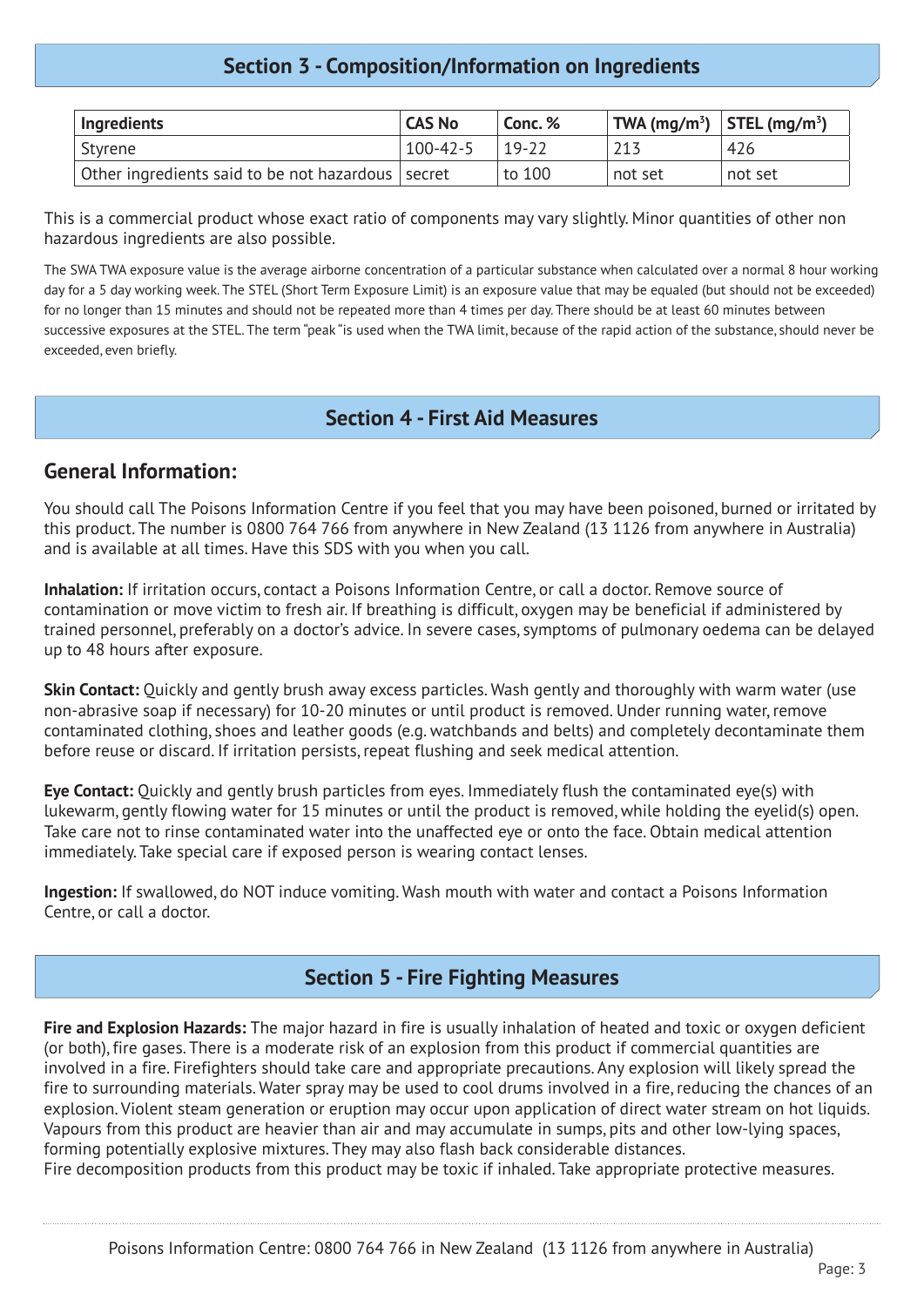**Extinguishing Media:** In case of fire, use carbon dioxide, dry chemical, foam, water fog. Alcohol resistant foam is the preferred firefighting medium but, if it is not available, fine water spray can be used. Try to contain spills, minimize spillage entering drains or water courses.

**Fire Fighting:** If a significant quantity of this product is involved in a fire, call the fire brigade. There is a danger of a violent reaction or explosion if significant quantities of this product are involved in a fire. Recommended personal protective equipment is full fire kit and breathing apparatus.

| <b>Flash point:</b>               | 31°C, Setaflash                                |
|-----------------------------------|------------------------------------------------|
| <b>Upper Flammability Limit:</b>  | 6.1%                                           |
| <b>Lower Flammability Limit:</b>  | 1.1%                                           |
| <b>Flammability Class:</b>        | No data.                                       |
| <b>Auto-ignition temperature:</b> | Flammable Category 3 (GHS); Flammable (AS1940) |

## **Section 6 - Accidental Release Measures**

**Accidental release:** In the event of a major spill, prevent spillage from entering drains or water courses. Evacuate the spill area and deny entry to unnecessary and unprotected personnel. Immediately call the Fire Brigade. Wear full protective clothing including eye/face protection. All skin areas should be covered. See below under Personal Protection regarding Australian Standards relating to personal protective equipment. No special recommendations for clothing materials. Eye/face protective equipment should comprise as a minimum, protective goggles. If there is a significant chance that dusts are likely to build up in cleanup area, we recommend that you use a suitable dust mask. Stop leak if safe to do so, and contain spill. Avoid using sawdust or other combustible material. Any electrical equipment should be non-sparking. Any equipment capable of building an electrostatic charge should be electrically grounded. Sweep up and shovel or collect recoverable product into labelled containers for recycling or salvage, and dispose of promptly. Consider vacuuming if appropriate. Recycle containers wherever possible after careful cleaning. After spills, wash area preventing runoff from entering drains. If a significant quantity of material enters drains, advise emergency services. This material may be suitable for approved landfill. Ensure legality of disposal by consulting regulations prior to disposal. Thoroughly launder protective clothing before storage or reuse. Advise laundry of nature of contamination when sending contaminated clothing to laundry.

# **Section 7 - Handling and Storage**

**Handling:** Keep exposure to this product to a minimum, and minimize the quantities kept in work areas. Check Section 8 of this SDS for details of personal protective measures, and make sure that those measures are followed. The measures detailed below under "Storage" should be followed during handling in order to minimize risks to persons using the product in the workplace. Also, avoid contact or contamination of product with incompatible materials listed in Section 10.

#### **Always use in a well ventilated area only!**

**Storage:** This product is a Scheduled Poison. Observe all relevant regulations regarding sale, transport and storage of this schedule of poison. Store in a cool, well ventilated area, and make sure that surrounding electrical devices and switches are suitable. Check containers periodically for leaks. Containers should be kept closed in order to minimize contamination and possible evaporation. Make sure that the product does not come into contact with substances listed under "Incompatibilities" in Section 10. If you have any doubts, we suggest you contact your Dangerous Goods authority in order to clarify your obligations. Check packaging for be further storage instructions on the label.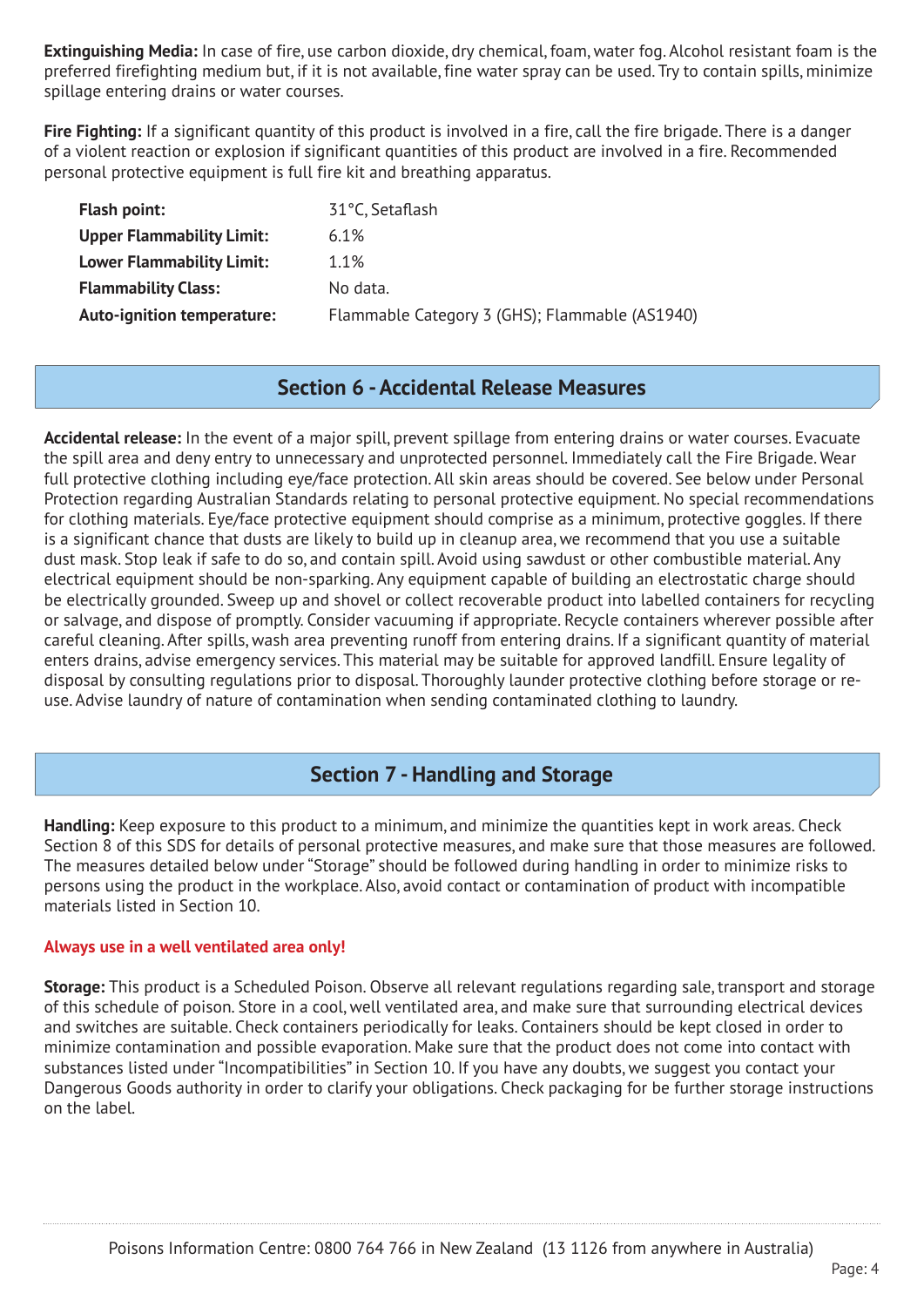### **Section 8 - Exposure Controls and Personal Protection**

The following Australian Standards will provide general advice regarding safety clothing and equipment: Respiratory equipment: **AS/NZS 1715** Protective Gloves: **AS 2161** Occupational Protective Clothing: **AS/NZS 4501** set 2008 Industrial Eye Protection: **AS1336** and **AS/NZS 1337**, Occupational Protective Footwear: **AS/NZS2210**

| <b>SWA Exposure Limits</b> | TWA ( $mg/m3$ ) | STEL (mg/m3) |
|----------------------------|-----------------|--------------|
| Styrene                    |                 | 426          |

No special equipment is usually needed when occasionally handling small quantities. The following instructions are for bulk handling or where regular exposure in an occupational setting occurs without proper containment systems.

**Ventilation:** This product should only be used in a well ventilated area. If natural ventilation is inadequate, use of a fan is suggested.

**Eye Protection:** Protective glasses or goggles should be worn when this product is being used. Failure to protect your eyes may cause them harm. Emergency eye wash facilities are also recommended in an area close to where this product is being used.

**Skin Protection:** Prevent skin contact by wearing impervious gloves, clothes and, preferably, apron. Make sure that all skin areas are covered. See below for suitable material types.

**Protective Material Types:** We suggest that protective clothing be made from the following materials: PVA, Latex.

**Respirator:** If there is a significant chance that dusts are likely to build up in the area where this product is being used, we recommend that you use a suitable dust mask.

Eyebaths or eyewash stations and safety deluge showers should, if practical, be provided near to where this product is being handled commercially.

## **Section 9 - Physical and Chemical Properties:**

| <b>Physical Description &amp; colour:</b> | Buff coloured paste.                            |
|-------------------------------------------|-------------------------------------------------|
| Odour:                                    | Characteristic styrene odour.                   |
| <b>Boiling Point:</b>                     | Applicable. Paste at normal temperatures.       |
| <b>Freezing/Melting Point:</b>            | No specific data. Paste at normal temperatures. |
| <b>Volatiles:</b>                         | 19-22%                                          |
| <b>Vapour Pressure:</b>                   | No data.                                        |
| <b>Vapour Density:</b>                    | Not applicable.                                 |
| <b>Specific Gravity:</b>                  | $0.7 - 0.9$                                     |
| <b>Water Solubility:</b>                  | Insoluble.                                      |
| pH:                                       | No data.                                        |
| <b>Volatility:</b>                        | No data.                                        |
| <b>Odour Threshold:</b>                   | 0.15 to 25 ppm.                                 |
| <b>Evaporation Rate:</b>                  | Not applicable.                                 |
| <b>Coeff Oil/water Distribution:</b>      | No data                                         |
| <b>Viscosity:</b>                         | Not applicable.                                 |
| <b>Auto ignition temp:</b>                | No data.                                        |

Poisons Information Centre: 0800 764 766 in New Zealand (13 1126 from anywhere in Australia)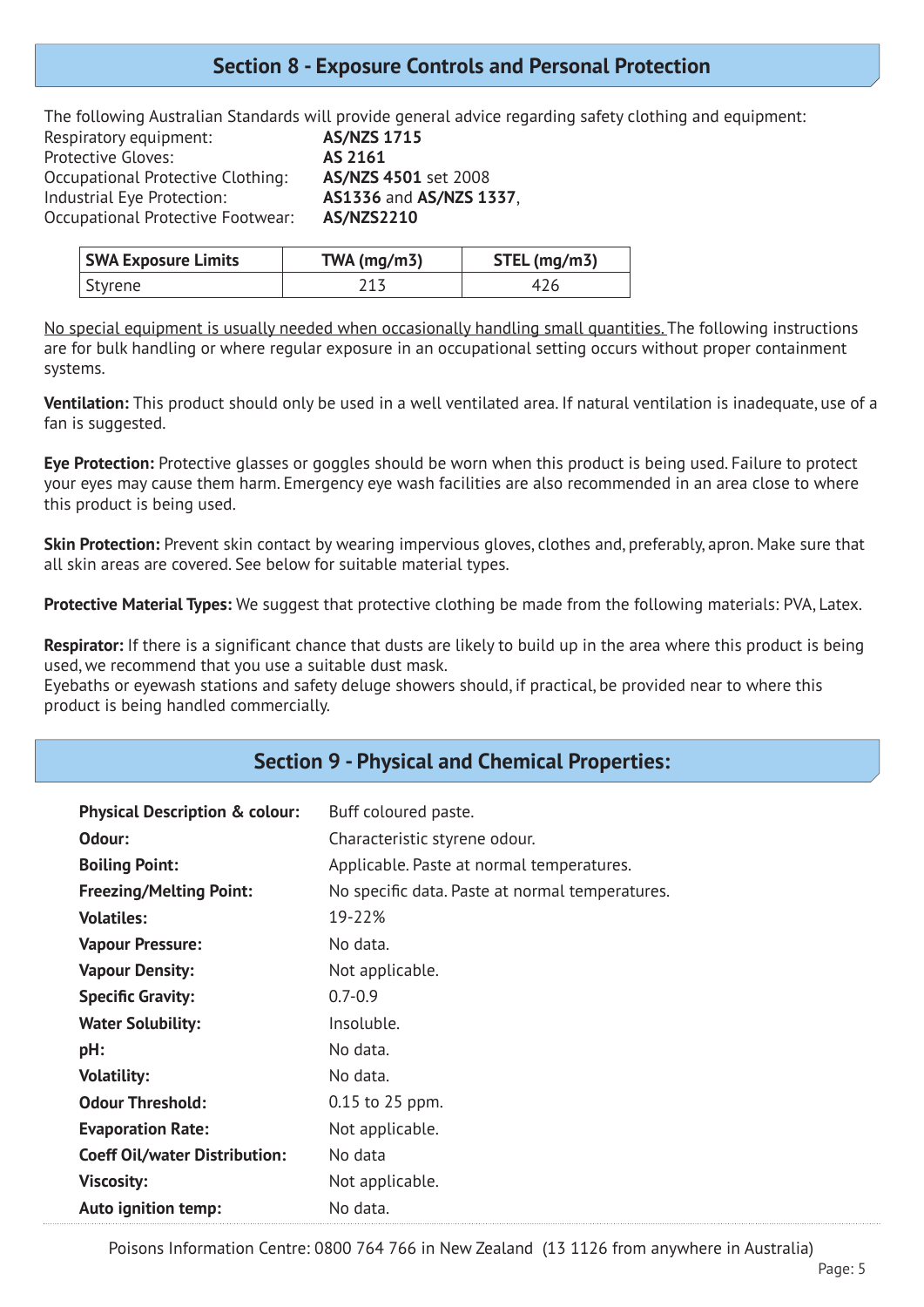## **Section 10 - Stability and Reactivity**

**Reactivity:** This product is unlikely to react or decompose under normal storage conditions. However, if you have any doubts, contact the supplier for advice on shelf life properties.

**Conditions to Avoid:** This product should be kept in a cool place, preferably below 30°C. Keep containers tightly closed. Containers should be kept dry. Keep containers and surrounding areas well ventilated. Keep away from sources of sparks or ignition. Handle and open containers carefully. **Any electrical equipment in the area of this product should be flame proofed.**

**Incompatibilities:** strong acids, oxidizing agents, peroxides, metals such as copper and zinc, their alloys and galvanized items.

**Fire Decomposition:** Combustion forms carbon dioxide, and if incomplete, carbon monoxide and possibly smoke. Water is also formed. Carbon monoxide poisoning produces headache, weakness, nausea, dizziness, confusion, dimness of vision, disturbance of judgment, and unconsciousness followed by coma and death.

**Polymerisation:** Polymerisation reactions are unlikely; they are not expected to occur.

**Toxicity:** Chronic exposure to styrene in humans results in effects on the Central Nervous System (CNS), with symptoms such as headache, fatigue, weakness, depression, CNS dysfunction (reaction time, memory, visuomotor speed and accuracy, intellectual function), and hearing loss, peripheral neuropathy, minor effects on some kidney enzyme functions and on the blood.

Animal studies have reported effects on the CNS, liver, kidney, and eye and nasal irritation from inhalation exposure to styrene.

Liver, blood, kidney, and stomach effects have been observed in animals following chronic oral exposure. Several epidemiologic studies suggest that there may be an association between styrene exposure and an increased risk of leukemia and lymphoma. However, the evidence is inconclusive due to multiple chemical exposures and inadequate information on the levels and duration of exposure.

There is inadequate evidence to show that styrene is carcinogenic in humans.

Where workers are exposed to styrene for more than eight hours a day or for more than 40 hours a week, the allowable exposure should be reduced by a suitable factor to ensure adequate worker protection.

Atmospheric styrene monitoring is suggested in all cases where worker exposure values need to be established and biological monitoring when overexposure is suspected. There is no data to hand indicating any particular target organs.

#### **Section 11 - Toxicological Information**

| Ingredient |  |
|------------|--|
| Stvrene    |  |

Ingredient **Risk** Risk **Phrases** 

Styrene >=20%Conc<25%: Xn; R40; R48/20; R36/37/38

- » Flammable liquid category 3
- » Acute toxicity category 4
- » Carcinogenicity category 2
- » Eye irritation category 2A
- » Skin irritation category 2
- » Specific target organ toxicity (single exposure) category 3
- » Specific target organ toxicity (repeated exposure) category 2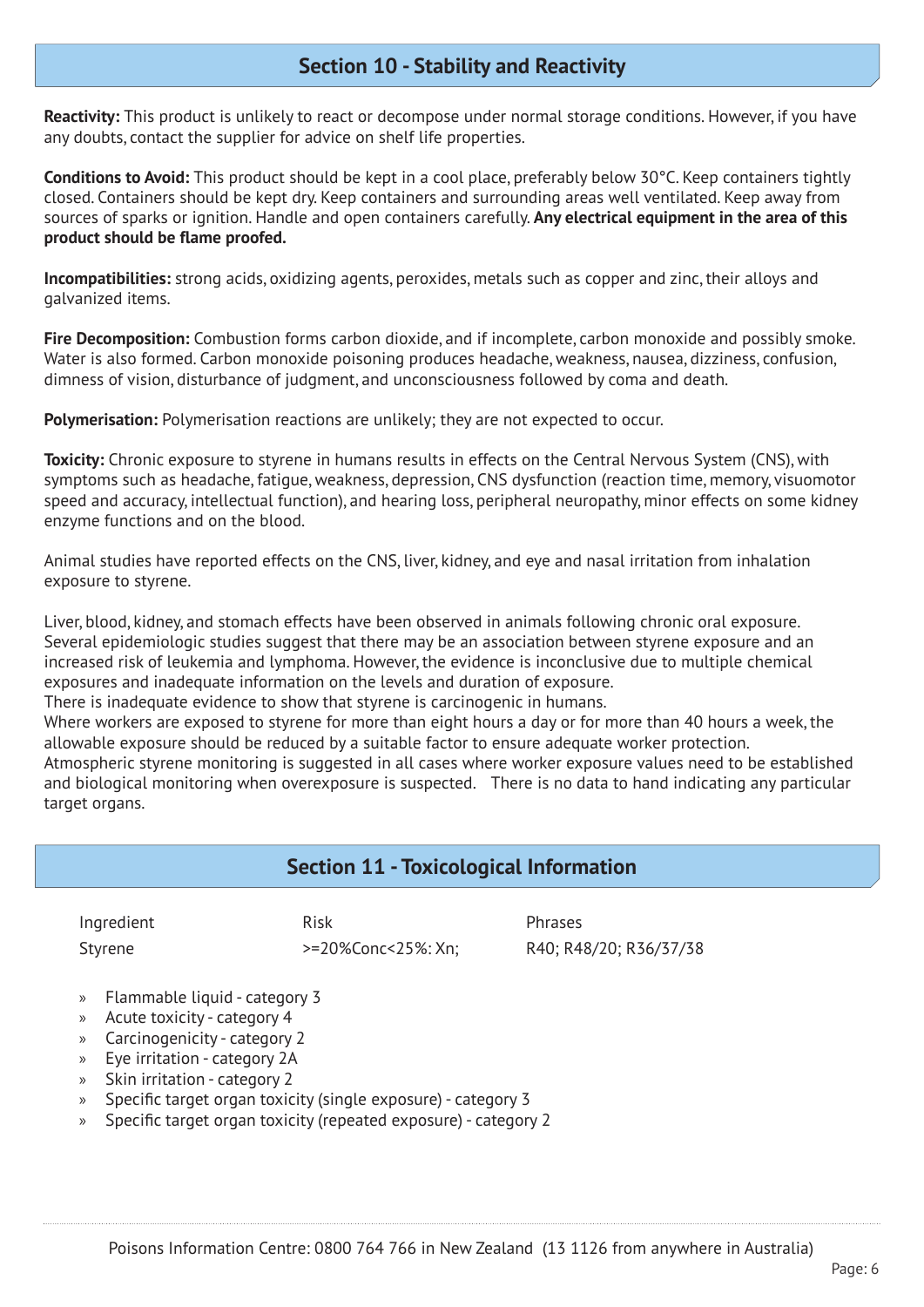# **Potential Health Effects**

# **Inhalation**

**Short Term Exposure:** This product is an inhalation irritant. Symptoms may include headache, irritation of nose and throat and increased secretion of mucous in the nose and throat. Other symptoms may also become evident, but they should disappear after exposure has ceased if treatment is prompt.

**Long Term Exposure:** No data for health effects associated with long term inhalation.

# **Skin Contact**

**Short Term Exposure:** This product is a skin irritant. Symptoms may include itchiness and reddening of contacted skin. Other symptoms may also become evident, but if treated promptly, all should disappear once exposure has ceased.

**Long Term Exposure:** No data for health effects associated with long term skin exposure.

# **Eye Contact**

**Short Term Exposure:** This product is an eye irritant. Symptoms may include stinging and reddening of eyes and watering which may become copious. Other symptoms may also become evident. If exposure is brief, symptoms should disappear once exposure has ceased. However, lengthy exposure or delayed treatment may cause permanent damage.

**Long Term Exposure:** No data for health effects associated with long term eye exposure.

### **Ingestion**

**Short Term Exposure:** Significant oral exposure is considered to be unlikely. However, this product is an oral irritant. Symptoms may include burning sensation and reddening of skin in mouth and throat. Other symptoms may also become evident, but all should disappear once exposure has ceased.

**Long Term Exposure:** No data for health effects associated with long term ingestion.

#### **Carcinogen Status**

**SWA:** No significant ingredient is classified as carcinogenic by SWA. **NTP:** No significant ingredient is classified as carcinogenic by NTP. **IARC:** Styrene is classed 2b IARC - possibly carcinogenic to humans.

See the IARC website for further details. A web address has not been provided as addresses frequently change.

# **Section 12 - Ecological Information**

This product is biodegradable. It will not accumulate in the soil or water or cause long term problems.

Styrene evaporates when exposed to air. It dissolves only slightly when mixed with water. Most releases of styrene to the environment are to air. It can also evaporate from water and soil exposed to air.

Once in air, styrene breaks down to other chemicals. Microorganisms that live in water and in soil can also break down styrene. Because it is a liquid that does not bind well to soil, styrene that makes its way into the ground can move through the ground and enter groundwater.

Plants and animals are not likely to store styrene.

# **Section 13 - Disposal Considerations**

**Disposal:** This product may be recycled if unused, or if it has not been contaminated so as to make it unsuitable for its intended use. If it has been contaminated, it may be possible to reclaim the product by filtration, distillation or some other means. If neither of these options is suitable in-house, consider controlled incineration, or contact a specialist waste disposal company.